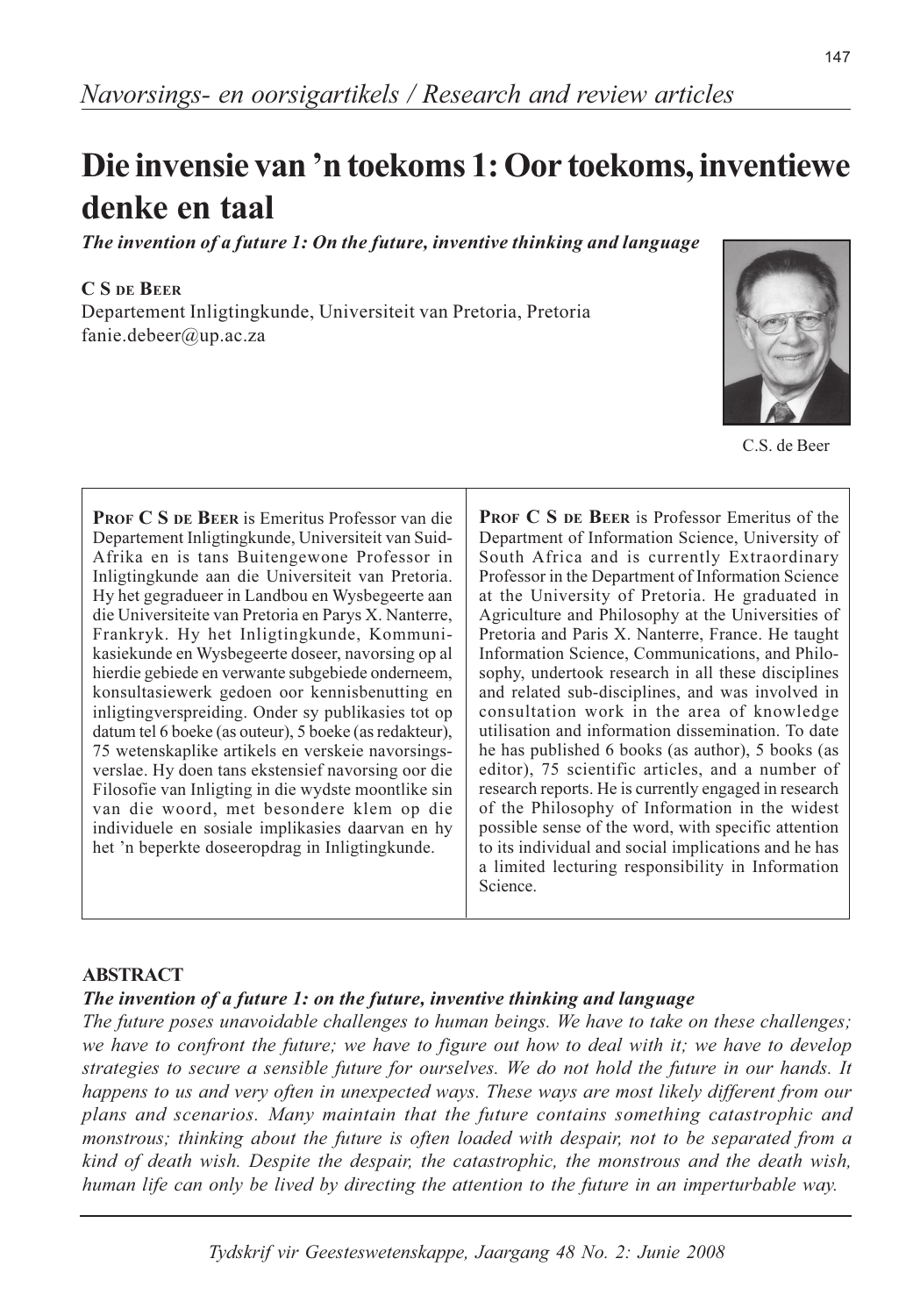The significance of empirical data, of the demonstrable, to help us in this endeavour is limited, and so is its value. We must apply our capacity of thought to deal with the challenges. The urgency of thorough reflection can hardly be denied. This urgency is of a conceptual nature before it becomes political or ethical. But then thought and reflection of a specific quality are required. It must be reflection in the sense of comprehensive thinking, or inventive thinking, as the only mode of thinking that is capable of dealing with the complexity and enormity of the challenges. Thought as calculation is insufficient and needs the support and complementary input of thought as reflection, meditation and invention.

An overview of the relevant literature clearly demonstrates the importance of thought and reflection. It becomes abundantly clear that this thinking places hope at the centre of its focus, whether it is hope articulated in terms of philosophy, theology, psychology or even politics and revolution. No single, one-dimensional approach will ever guarantee the future, immaterial of how important guarantees may seem to us and how much we are in need of them. This hope is continuously related to utopian dreams, imaginary expectations and even promising propaganda. It is not only a matter of thinking as a rational issue, but thinking as serious reflection on ethical responsibilities as well. Good thinking is the principle of morality. For the best possible future the best possible thinking is required.

The inescapable directedness towards the future must always be a thoughtful directedness with 'the future as promise' in mind. While the promise is alive the possibilities of inventing a liveable future remains alive. Different approaches of making sense of the future have been considered, the valuable insights in the use and abuse of history with respect to the future can be particularly helpful here, but it seems as if a thoughtful orientation may be the most fruitful. For this to happen, thought of a certain order with a focus on meaningful information, language and life is recommended. The inspiration of thought, emerging from the convergence of a noetic disposition combined with imagination, phantasy and reason, leads to invention. For this reason inventive thinking in general is of decisive importance, but especially when the future is at stake.

This way of thinking cannot be taken for granted; it must be educated in the sense of 'the formation of human thought as invention'. It is important to keep this kind of thinking alive. In order for this kind of thinking to flourish, language is needed. Language in its fullness and not language merely as a handy tool is needed. When language is merely a tool as often happens, then its use becomes mechanical and it exhausts thinking. Exhausted thinking is unable to invent a meaningful future. It can do nothing more than mutilate any expectations regarding the future, disturb all hope, and obfuscate any vision of a possible future. When language is allowed to faint, hope, expectation, destination, and life itself faint as well. This is when 'barbarism of ignorance' takes over in which case dogmatisms, reductionisms, mutilating theories, and ideological distortions pollute all endeavours to invent a future.

Language supports any orientation towards the future, since the future tense, subjunctive and optative, mobilise and organise the future. In this sense language possesses the power of invention. For this reason poetry is important. It uses words to explore many possibilities. Poetry is indeed the thoughtful creation of possibilities. In poetry words are enabled to say as much as possible, to design a future. This is in contrast to ordinary language usage which says the minimum, tries to be 'economical', which very regularly happens in the case of scientific and technical language, as well as in teaching. Such instrumentalisation of language use kills language and is dangerous. Therefore, language in its dynamic fullness, together with comprehensive and inventive thought, must at all costs be kept alive.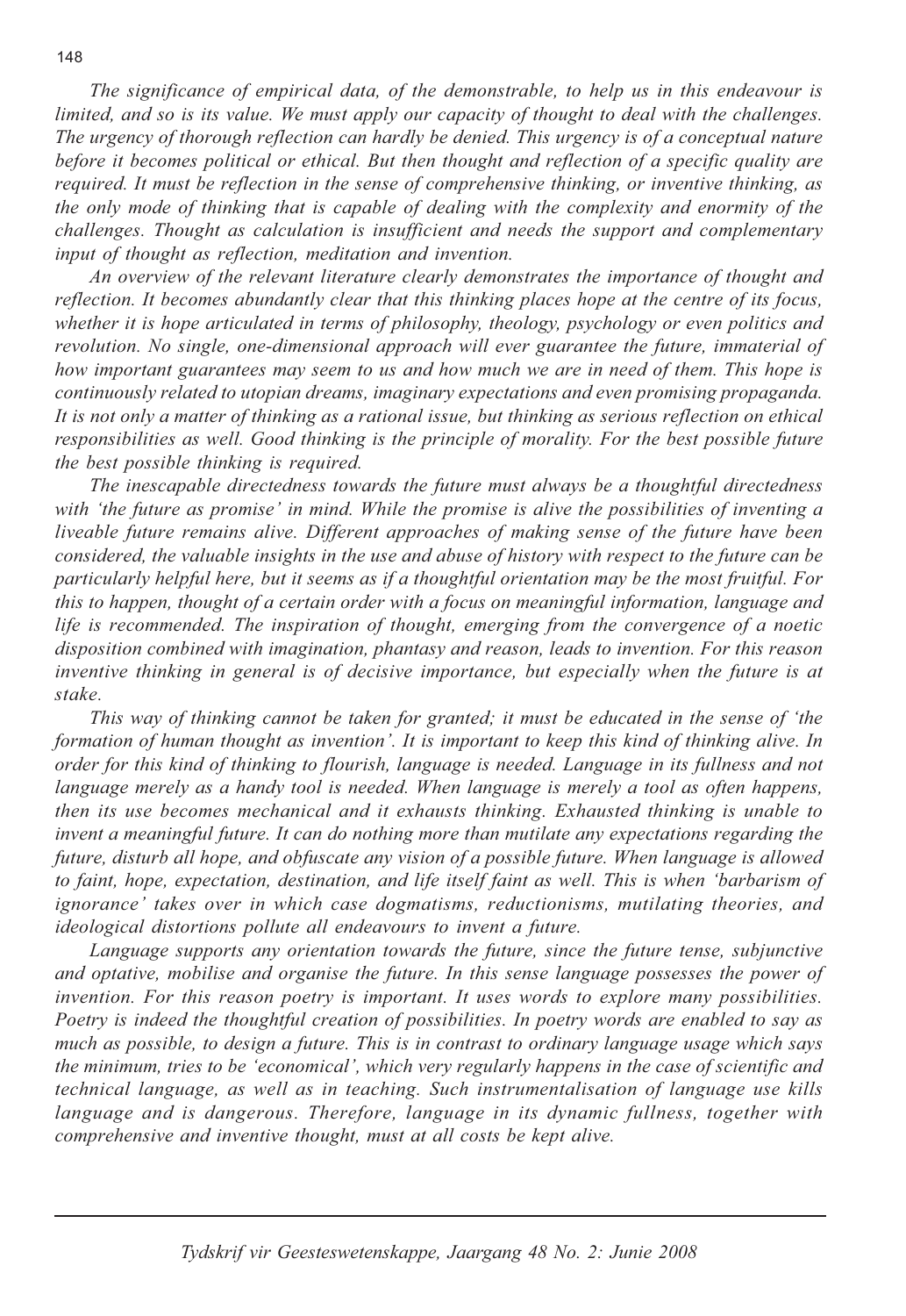**KEY CONCEPTS:** Future, hope, utopia, language, noetic ability, reflection, thought, invention

**TREFWOORDE:** Toekoms, hoop, utopie, taal, noëtiese vermoë, refleksie, denke, invensie

## **OPSOMMING**

Die toekoms is onontwykbaar. Mense bly altyd daarmee gekonfronteer. Die uitdagings wat dit stel is ewe onontwykbaar: Wat moet ons daarmee doen? Hoe kan ons ons daarop voorberei? Wat kan gedoen word om dit te verseker? Duidelik stel dit hoë eise aan menslike denke, want geen empiriese hantering van die toekoms is moontlik nie. Deur die eeue het die gedagte van hoop op een of ander wyse gehelp om toekomsverwagtinge te artikuleer, hoop van filosowe, van teoloë, van psigoloë en selfs van rewolusionêres. Die hoop het mense laat voortgaan. Utopiese verwagtinge is gekoester en verkondig. Al hierdie intellektuele oefeninge is menslike denkhandelinge. Iets baie besonders word deur die toekoms van die denke gevra en dit vra weer vir 'n spesiale soort denke: allesomvattende denke, verbeeldingryke denke, of eintlik inventiewe denke, geïnspireer deur die noëtiese vermoëns van mense. Hierdie denke, ten einde te floreer en na behore te ontplooi, het taal nodig. Sonder taal sou die denke verstar en die toekoms versper gevind word. Taal help om die toekoms oop te maak, maar dan nie taal as gereedskap nie, maar wel taal as die spreker en denker in en deur mense.

#### $1<sub>1</sub>$ DIE ONVERMYDELIKE UITDAGING

In hierdie artikel gaan probeer word om twee intellektuele werkvelde met mekaar te versoen en om die uiteindelike betekenis van hierdie oefening te probeer aandui. In die proses wil ek ook nie praat oor "die toekoms" as 'n gegewenheid wat op ons wag om dit te betree nie. Dit bestaan ewe min as "n toekoms" al is daar geen twyfel oor die feit dat dit terselfdertyd onafwendbaar is nie. Die toekoms geld vir sover dit sekerlik bestaan en ons deurgaans op die drumpel daarvan vertoef. Dit het ook te doen met hoe dit tot stand gebring word. Maar 'n toekoms het ook te doen met wat ek, of ons samehorendes, daarvan maak wanneer dit daar is.

Die toekoms is altyd in die gedrang. Ons is op pad iewers heen en ons weet dit. Ons weet egter nooit werklik waarheen ons op pad is nie al beplan ons ook hoe goed. Daar is baie sake wat ons toekoms help bepaal. Sake waaroor ons geen beheer het nie, soos byvoorbeeld 'n motor wat langs die hoofweg onklaar raak en die eienaar dan vermoor word. Soms bepaal die keuses wat ons maak ons toekoms en dikwels werk dit heel anders uit as wat ons onsself voorgestel het of as wat ons beplan het. Dit is 'n kontingente affêre. Ander kere weer kan die toekoms bepaal word deur dinge wat met totaal ander oogmerke verrig is. Tegniek, denke en toekoms (1985) wat ek steeds as een van my beter artikels beskou, het aan my 'n werk besorg sonder dat ek dit ooit verwag of selfs vermoed het en nog minder beplan het met die skrywe daarvan al was 'n verandering op daardie stadium dringend nodig. Dit het my 'n toekoms weg van die primêre of institusionele filososofie geneem in die rigting van kennisbenutting sonder dat ek natuurlik ooit van die filosofie en die filosofiese afskeid kon of wou neem. Kennis in al die fasette daarvan bly deurgaans filosofies van aard. 'n Onskuldige opmerking by 'n metodologiewerkswinkel, wat ek toevallig namens iemand moes waarneem, het aan my 'n professoraat in Inligtingkunde besorg. So sou 'n mens kon aanhou en baie lesers het self baie en beter voorbeelde van hierdie aard. Wat al hierdie voorbeelde sê, is dat ons kwalik oor ons presiese toekoms enige beheer het. Dit kom ons eenvoudig oor.

Daar is ook veel groter sake as hierdie wat aandag vra en op 'n omvattender skaal ons toekoms kan en gaan bepaal. Ons durf nie onnadenkend hieroor wees nie. Waar en in watter soort milieu ons gebore is, speel 'n rol in die soort toekoms wat op ons wag. Soos u weet, word ons deur verskeie uitdagings gekonfronteer: die ekologiese probleem wat grond en water en klimaat insluit;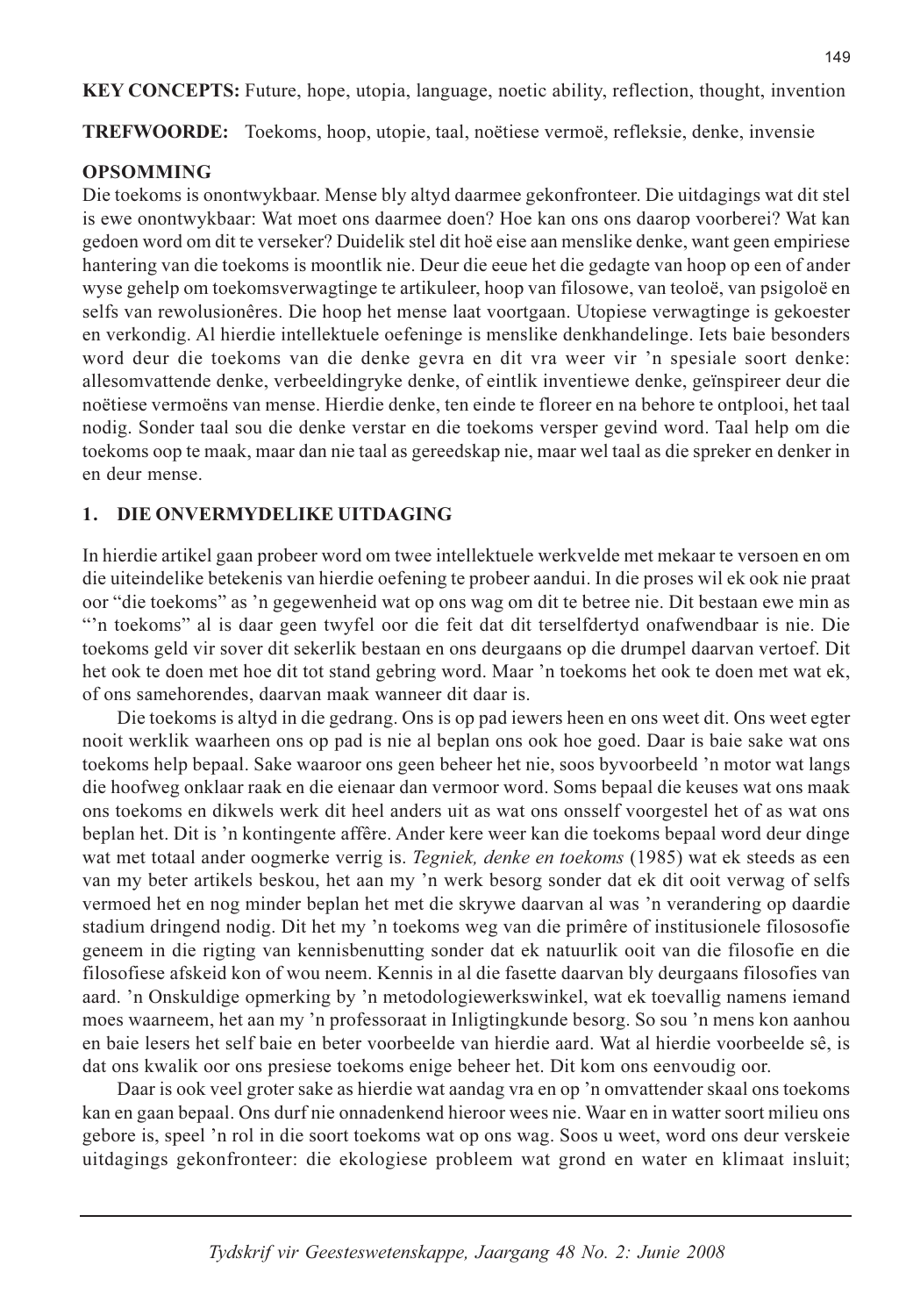bevolkingsgroei wat sonder waarborge van water en kos net onbeheersd voortgaan; kernkragontwikkeling wat steeds lewendig gedebatteer word en die hele mensdom ernstig bedreig; die uiteindes van die globaliseringsproses en die rekenaarontwikkelinge daarmee saam wat die mens wil vervang; die ongebreidelde geweldsug waaraan ons uitgelewer is.

Geweld, onderdrukking, ekonomiese verslawing, en sosiale irrasionaliteit is endemies in die geskiedenis, maar die twintigste eeu, met sy angswekkende moorddadigheid, met die waansinnige gaping tussen ekstreme weelde en die mistroostigste armoede, en met sy kern en bakteriese wapentuig waarmee die mens en sy omgewing beëindig kan word, het aan wanhoop 'n nuwe waarborg verskaf, skrywe George Steiner (2001:4). Die thanatokratiese gerigtheid in die Westerse kultuur waaroor Michel Serres (1987) skrywe en wat verwys na die keuse in die Westerse kultuurgeskiedenis toe daar vir Mars eerder as vir Venus gekies is, het beteken dat daar toe deur hierdie kultuur vir die dood gekies is. Hierdie doodsgerigtheid het veral ook in die wetenskap vorm aangeneem, maar 'n mens wonder tot hoe 'n mate die verkleefdheid aan dooie dinge (soos geld, masjiene en lyke (Minister van Veiligheid en Sekuriteit: "the beauty of murder is that there is a body" en alle morende misdadigers) nie deel hiervan is nie en dit ondanks René Passet (1979, 2000) se pleidooi vir "'n ekonomie van die lewende en die immateriële" in sy verset teen "die logika van die dooie dinge wat klaarblyklik die hoogste wet van die ekonomie" geword het. Die doodsdrif waarvan Freud praat, lyk egter veel meer na 'n algemeen menslike fenomeen en nie slegs 'n Westerse probleem soos baie wil te kenne gee nie. Is daar kulture en beskawings wat nie bloed aan hulle hande het nie? (Vgl Steiner 1978).

Vanweë hierdie onvermydelikheid van gekonfronteer te bly met die kommerwekkende in ons menswees, maar ook weens die nimmer tanende hoop dat sake kan verbeter en die vooruitsigte op die paradys of 'n utopie wat lewendig gehou word, kon die saak van die toekoms nog nooit dringende en indringende nadenke ontglip nie. Dit is hierdie soort gebeure en situasies wat denkers soos Dupuy (2002) noop om sy denke oor die toekoms met katastrofe in verband te bring. Derrida (1995) verwys na die monsteragtige van die toekoms, Steiner (2001) na die wanhopige nadat Freud in sy Civilisation and its discontents (1985) alreeds vroeër die doodsdrif gebruik het om mense se toekomsgerigtheid te beskrywe.

Ondanks hierdie situasies, of miskien danksy die situasies, kan mense maar net nie loskom van besinning oor en oriëntasie tot die toekoms nie. Beskawings en kulture het deur die eeue maniere gehad en gevind om hierdie bedreiginge die hoof te bied al sou dit ook telkens geblyk het ontoereikend te gewees het. So sal dit altyd wees en dan begin mense maar weer voor. Ons eie tyd het sy eie maniere waarvan die toereikendheid, al is dit op 'n betreklike lae noot, deurgaans bevraagteken word. Algemene strategieë om bedreiginge die hoof te bied, is volop. Louis Marin (1977) het 'n insiggewende studie gedoen oor die utopie wat deur die Disneyskeppinge, as een voorbeeld van so 'n strategie, nagestrewe word. Die sakewêreld en die ekonomistiese ideologieë wat dit drywe, laat ons glo dat 'n goeie ekonomie die paradys, die gesogte paradys, sal laat neerdaal. Die vermaaklikheidsbedryf, modebedryf en die advertensiewese is verstommend suksesvol in hul bedwelmende (letterlik en figuurlik) uitwerking wat ontvlugting bied van rampe. Verskillende politisismes wat maak asof die politiek al is wat saak maak en die daarmee gepaardgaande opblaas, buite alle verhouding, van politieke figure, is waarskynlik van die oudste utopiese drome en indien hierdie verheerliking nog boonop uit 'n rewolusie kom, is die gewaande utopie des te suiwerder. Die huidige tegnisistiese immortaliteitsdroom bied seker die sterkste doepa vir hierdie ontvlugtingsmanie. 'n Soort hedendaagse kwasi-intellektualisme wat alle vorme van ware intellektualiteit in die kiem probeer smoor en daarmee mense met middelmatige gebabbel aan die slaap sus en dit dikwels ook regkry, plaas die kersie op die koek deur die miskenning van die werklike betekenis van omvattende denke en die volheid en rykdom van taal en kennis.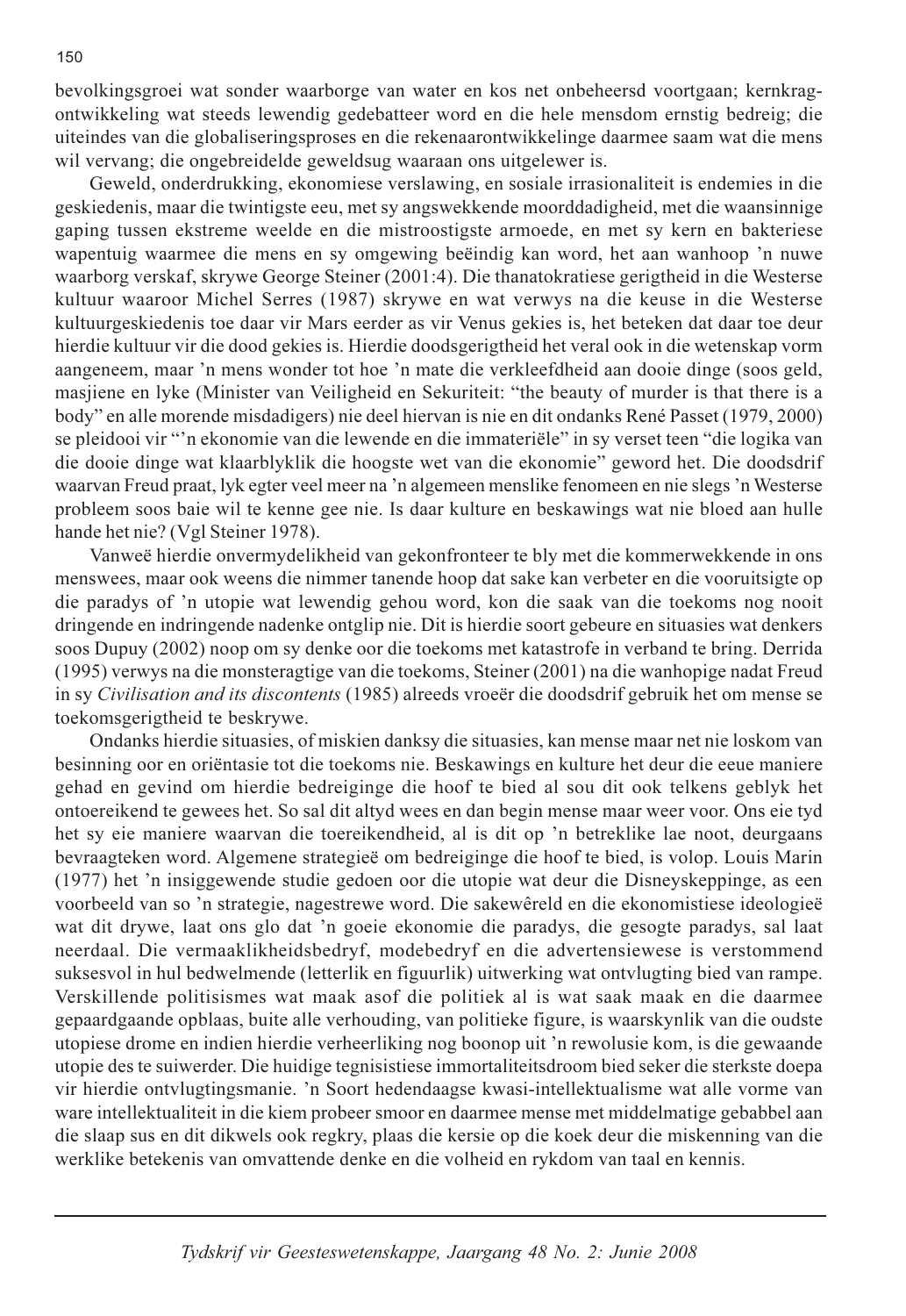Hierdie pogings wissel van 'n ekstreem utopiese en hoopvolle tot 'n ekstreem onge-ergde (fatalistiese en selfs defaitistiese) houding. Die "whatever" van die jong mense vertel eintlik die hele verhaal. Dit is alles pogings om op die toekoms beslag te lê en beheer daaroor te neem, of net bloot onge-erg en belangeloos daaroor te wees. Hoe toereikend dit is en wat gewone mense daarvan maak behalwe om daardeur betower en opgeslurp te word, is en bly 'n onbeantwoorde vraag? Dit het 'n impak op ons; ons is deel hiervan. Uitkomkans, dis te sê as ons wel wil uitkom, lyk skraal. Die verdowing is te salig en die betowering fassineer te veel. Tog wys die geskiedenis van die mensheid en van beskawings en kulture dat die maniere wat gevind word en gebruik word altyd beperkinge het, waarvan menslike feilbaarheid waarskynlik die grootste is. Ons toekoms bly grootliks uitgelewer aan die hede en die geskiedenis.

#### $2.$ DIE BELANGRIKHEID VAN REFLEKSIE

Hierdie besef laat Jean-Pierre Dupuy ons tyd beskrywe as 'n tyd van katastrofes, 'n tyd waarin dit wat onmootlik lyk moontlik geword het (verwysende na die terreuraanval van 11 September 2001) en hy verbind dit aan Bergson se uitsprake oor die eerste wêreldoorlog: die oorlog kom voor as tegelyk waarskynlik en onmoontlik. Die belangrike, skrywe Dupuy, is om Bergson se refleksie te volg oor ons houding teenoor die katastrofe. Die dringendheid om hieroor te reflekteer, skrywe Dupuy (2002), is konseptueel van aard nog voor dit polities of eties kan wees. Die denke, behoorlike denke, moet ons dus hierin help. "Die filosofie van die moraal is embarrasserend; die metafisika onontbeerlik", skrywe hy. Die gedagte van katastrofe is alreeds deur Michel Henry (1990) in 'n ander verband beklemtoon, maar toe al het hy dit met die gedagte van dood verbind wanneer hy dit het oor lewe en dood in die kapitalistiese regime, die tegno-ekonomiese univers as 'n heerskappy van die dood en oor die dood en die politiek. Teen hierdie agtergrond skrywe Derrida (1995:386-387):

Die toekoms is noodwendig monsteragtig: die figuur van die toekoms, dit wil sê, dit wat slegs kan verras, dit waarop ons nie voorbereid kan wees nie, word aangekondig deur spesies van monsters. 'n Toekoms wat nie monsteragtig is nie, sou nie 'n toekoms wees nie; dit sou reeds 'n voorspelbare, berekenbare, programmeerbare môre wees.

Een van die betekenisse van die monsteragtige is dat dit ons sonder mag laat, sonder mag met betrekking tot die toekoms. Terselfdertyd mag die monsteragtige ons wel bewus maak van wat normaal is. En as hierdie norm 'n geskiedenis het, word dit moontlik om enige monster wat mag verskyn in terme van die geskiedenis van die monster te analiseer. Hierdie analisering bring ons naby aan die konseptualisering van Dupuy.

Wat is die antwoord van Steiner (2001) vir die toekoms in die aangesig van die wanhoop wat die skrikwekkende en angsaanjaende hede bring? Hy betreur die feit dat taal geplunder word en sou wou hê dat dit reggestel moet word. Hiervoor is stilte en alleenheid 'n voorwaarde. In hierdie stilte het denke baie woorde nodig – weer konseptualisering. Deleuze en Guattari (1994:108, 110) het sterk gedagtes oor hoe om jou op die toekoms te rig in verset teen die hede. Hierdie verset vra om kreatiwiteit of inventiwiteit: die skepping van en deur konsepte, wat insig bring. Ons konseptualiseringsprosesse en aktiwiteite moet ons op die toekoms instel en daarin inneem. Elkeen van hierdie refleksies dui op denke, maar wat ons dan moet aanvaar, is dat dit denke van 'n spesiale orde moet wees. Slegs met ons woordryke denke kan ons ons losdink uit 'n beskamende verlede en uitdink uit die morsighede van die hede en ons indink in 'n nuwe toekoms in.

Kan daar met behulp van rekenaars 'n toekoms uit hierdie bedreiginge uitgeprogrammeer word of midde in dit ingeprogrammeer word? Of selfs 'n toekoms ge-ingenieur (engineer) word soos die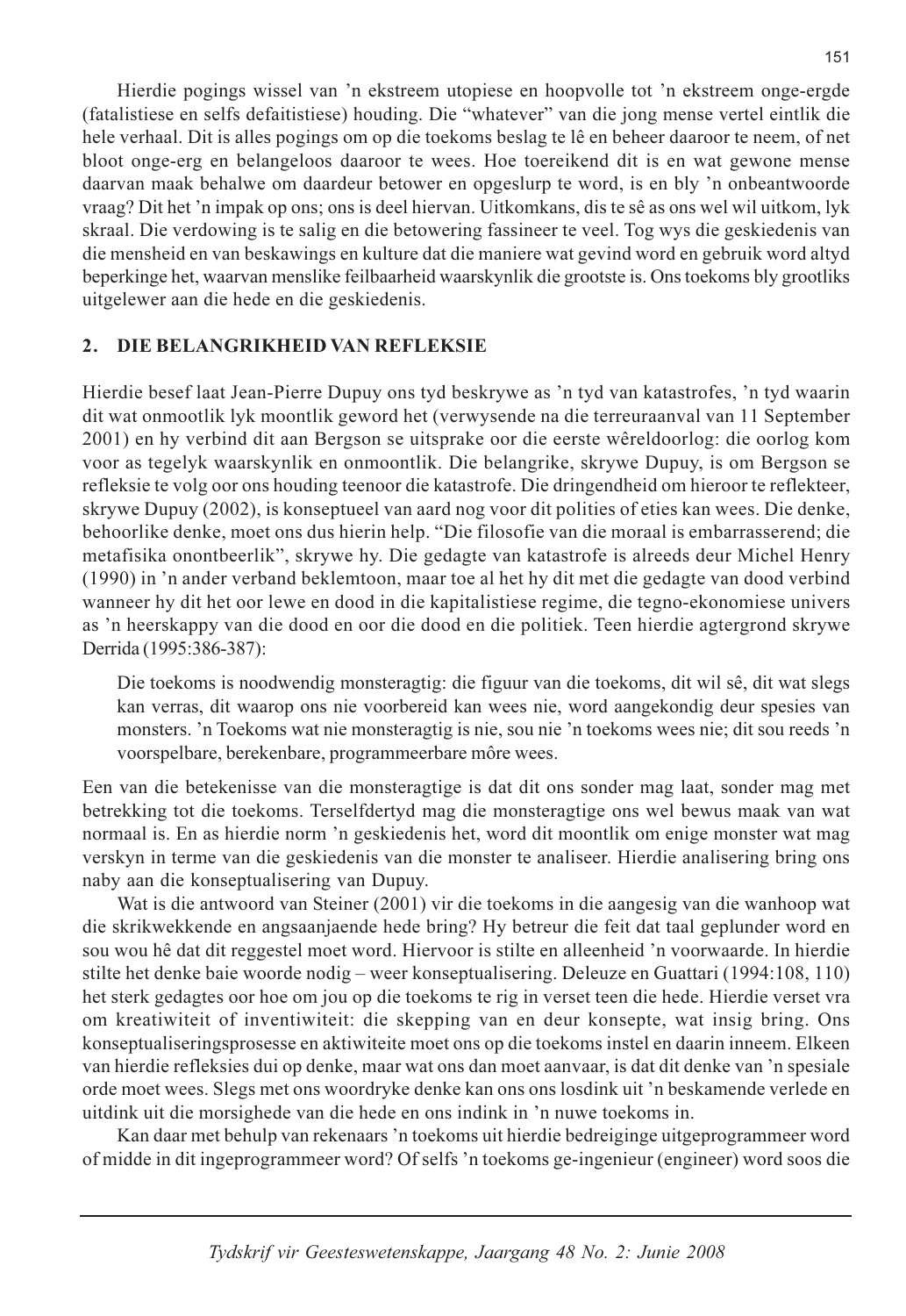Fakulteit van Ingenieurswese van Stellenbosch se advertensie lui. Unisa het sy eie advertensieweergawe van hoe die toekoms met betreklike gemak gemaak kan word. Of, is daar meer nodig as bloot meganistiese oefeninge? Wat kan hierdie "meer as" genoem word? Sal invensie moontlik kan help? Hoe inventeer 'n mens teen al die verkille in, teen die wanhopige, die monsteragtige en die katastrofale in? Een ding is seker: die huidige tydsgewrig of bedeling waarin ons ons bevind, stel enorme eise aan ons vermoëns en veral aan ons denkvernuf om die genoemde sake die hoof te bied en 'n toekoms te "verseker". Om Michel Serres (1997:4) se woorde te gebruik: Ons tyd verwag van ons om met al ons organe te dink, te praat en te skrywe.

#### 3. **BONDIGE OORSIG OOR DIE LITERATUUR**

Besinning oor die toekoms is oorweldigend wanneer 'n mens na die literatuur kyk sonder om dit hoegenaamd te probeer uitput. Oplossings of oriëntasies wat in die verlede uitgewerk is en steeds uitgewerk word, geskied in terme van die gedagte van hoop, of die utopiese verbeelding, of ook die nuutste toekomskundige scenariostellinge.

Die teologie van hoop van Jürgen Moltmann (1964), die filosofie van hoop van Ernst Bloch (1986), die pedagogie van hoop van Paulo Freire (1994) en die rewolusie van hoop van Erich Fromm (1968) is enkele voorbeelde. Naas die klem op hoop is daar ook die utopiese genre wat direkte toekomsverwante diskoerse genereer wat aandag vra. 'n Mens sou kon kies tussen die ontwikkeling van 'n kritiek van die utopiese rede of die a-kritiese beskrywing van die utopiese verlange. Beide het verdienste, maar wat bied elk wat anders is as dié van die ander? Op 'n manier gee Fredric Jameson deeglike aandag hieraan in sy indrukwekkende Archaeologies of the future (2005) wat 'n omvattende studie is van veral die rol van wetenskapfiksie, maar dan met 'n spesifieke politieke perspektief of vanuit so 'n perspektief. Baie mense het belang in die politieke verloor, veral in sy sogenaamde demokratiese gestalte. Daar is ander weë waarlangs die utopiese verbeelding as 'n spesifieke uitdrukking van die sosiale verbeelding verwesenliking kan vind. Ricoeur (1986:379-392) merk op dat daar twee fundamentele fenomene is wat 'n beslissende rol speel in die manier waarop ons ons in die geskiedenis situeer ten einde ons aandag wat gerig is op die toekoms, ons ge-erfde tradisies van die verlede en ons inisiatiewe in die hede in verband te kan bring met mekaar en hierdie fenomene is ideologie en utopie, maar dan moet dit geaktiveer word deur die verbeelding.

Daar is ook nog die kategorie van toekomskundiges wat hulle veral instel op beplanning en scenario-ontwikkeling vir die toekoms. Sekere tydskrifte word voluit hieraan gewy; Futures en *Futuribles* is twee van die meer bekendes. Daar is egter veelmeer. Michel Godet (2001) het 'n insiggewende boek Creating futures hieroor geskrywe. Hoewel dit insiggewende gedagtes bevat, demonstreer dit eintlik maar die ontoeganklikheid van die toekoms, die onmoontlike van beplanningstrategieë wat werk en die gebreke van projeksies. Hy val uiteindelik ook weer terug op 'n verwysing na die mens! Toekomsinvensie is ten diepste 'n antropologiese saak! Hannah en Harris met hulle *Inventing the future* (1999) handel meer oor die invensie van 'n nuwe toekoms vir inligting en die herskepping van biblioteke in die lig van tegniese ontwikkelinge, maar ook by hulle vind 'n mens 'n pleidooi vir "toegang tot die denke" en die klem daarop dat tegniese ontwikkelinge "are creating a fertile milieu for inventive thinking".

Dit is ook belangrik om te besef dat meer as hoop, utopie en vyfjaarplanne op die spel is. Woorde soos belofte, dromery, wens, verwagting, skepping, potensiaal, bestemming en baie meer vertel ons daarvan en vestig ons aandag voortdurend op die feit dat ons wesens is wat altyd vorentoe beweeg en soekende bly. Dit blyk ook uit heelwat ander bydraes oor die toekoms. Die besinninge van Hottois (1990) moet ernstig bejeën word! Volgens hom neem tegnowetenskap as 't ware die taak uit die hande van die mens en vat ons byna probleemloos, maar minstens willens en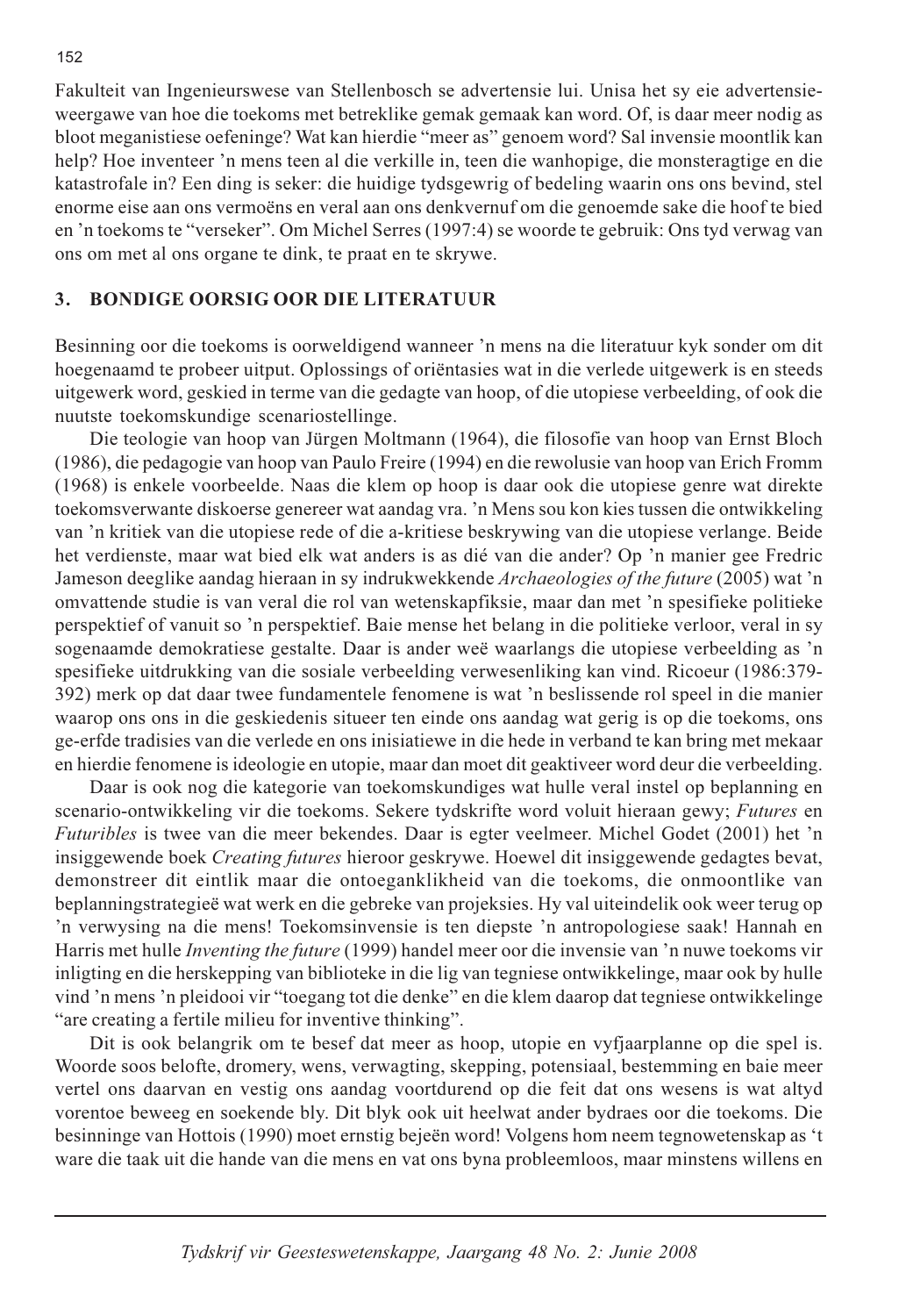wetens, die toekoms in. Die toekoms is die toekoms van hierdie wetenskappe. Sardar en Ravetz (1999) se studie oor *cyberfutures* lewer insiggewende kommentaar op hierdie verabsolutering van die posisie van die tegnowetenskappe in die besinning op die toekoms. Jean-Jacques Salomon (1999) beklemtoon ook in sy visie vir die toekoms dat "die oorlewing van die wetenskap" in die sin van "voort te gaan ondanks die wetenskap" die eintlike saak is waarom dit gaan. Hy lê klem op die behoefte aan invensie en die passie vir ontdekking wat moet lei tot "môre, die renaissance" (ibid:333-366). Die taak van die tegnowetenskap is duidelik volgens hom geen afgehandelde saak nie. Hottois (2000) het ook wel sy fokus effens verskuif in die rigting van Salomon met sy opstel oor tegnowetenskap en wysheid waarin hy beklemtoon dat die verantwoordelike filosofie aktief en interaktief en met wysheid die tegnowetenskappe moet vergesel. In al hierdie publikasies is etiese aangeleenthede rakende die toekoms 'n voorkeursaak.

Hierdie opmerking maak werke soos dié van Hans Jonas (1984) met sy The imperative of responsibility in die lig van tegnowetenskaplike ontwikkelinge besonder ter sake. Edgar Morin (2004) se Éthique is in hierdie verband hoogs relevant vir wat hier gesê word en verdien sorgyuldige aandag. Morin verbind die hoop met die etiek en met die geestelike ontwikkeling van die mens. Hy haal Pascal aan wat gesê het: "Laten wij dus ons best doen goed te denken; dat is het beginsel der moraal" (Gedachten 1963:116).

Hierdie beweging van die verbintenis van die etiese, die denkmatige en die toekoms kom ook voor by die kontemporêre "opgehelderde katastrofisme" van die reeds vermelde werk van Dupuy (2002) waarin hy besin oor wanneer die onmoontlikheid 'n sekerheid is. Ondanks die katastrofale, kan die lewe slegs gelewe word deur dit op die toekoms te rig, meen hy. So 'n denkende gerigtheid kan moeilik buite die katastrofale om geskied. Kyk byvoorbeeld na Dupuy se heel laaste paragraaf in die boek waarin hy beklemtoon dat "die opgehelderde katastrofisme" bestaan in die bedinking van die voortsetting van die menslike ervaring as 'n negasie van die selfdestruksie wat as 't ware in sy bestemmingsgerigte toekoms ingeskrywe is (2002:216). Dit klop ook met sy kritiese behandeling van die filosofie van Hans Jonas (1984) oor die noodsaaklikheid van verantwoordelikheid.

Die toekoms as belofte is dit waarop Deleuze en Guattari (1994:108-110) hulle beroep en dit is die spieël waarin die hede op 'n vreemde wyse misvorm is en hulle appèl kom dus neer op 'n protes teen die hede. Die toekoms as belofte het reeds die hede (en ook die verlede) gediskwalifiseer. Isabelle Stengers sluit hierby aan en onderskryf dieselfde gedagtes in haar boek The Invention of Modern Science. (2000:152.1).

#### **VERSKILLENDE BENADERINGSMOONTLIKHEDE**  $\boldsymbol{4}$ .

Ons persoonlike lewens staan in die teken van 'n voortdurende worsteling om en oor en vir 'n toekoms wat vir ons sin maak.

Een manier om die problematiek te betrag is om die volgende as wesenlike onderdele van so 'n besinning te aanvaar. Allereers kan oorweeg word wat die verhouding is tussen geskiedenis en toekoms en ook tussen tradisie of die verlede en toekoms. Hieruit vra ons dan

- wat die gebruik van geskiedenis vir die toekoms inhou (Nietzsche 1957; Geyl 1957);  $\left( \right)$
- wat die misbruik van die geskiedenis vir die toekoms kan bied (Nietzsche 1957 en Geyl 1957);  $(2)$
- $3)$ watter moontlikhede van die openbaarmaking van die toekoms bestaan daar (Miskotte – *Hoofdsom der historie* 1945) en hoe ernstig moet dit opgevat word?
- die hoop en utopie as 'n verwagtingsdrif (Moltmann 1964; Bloch 1986, Freire 1996); 4)
- bestaan daar steeds 'n plek vir die invensie van 'n toekoms? Hoe geskied dit deur die geskiedenis 5) heen; bring dit verantwoordelikhede mee? Wat van die revolusie van hoop van Erich Fromm (1968) en die imperatief van verantwoordelikheid van Hans Jonas (1984)?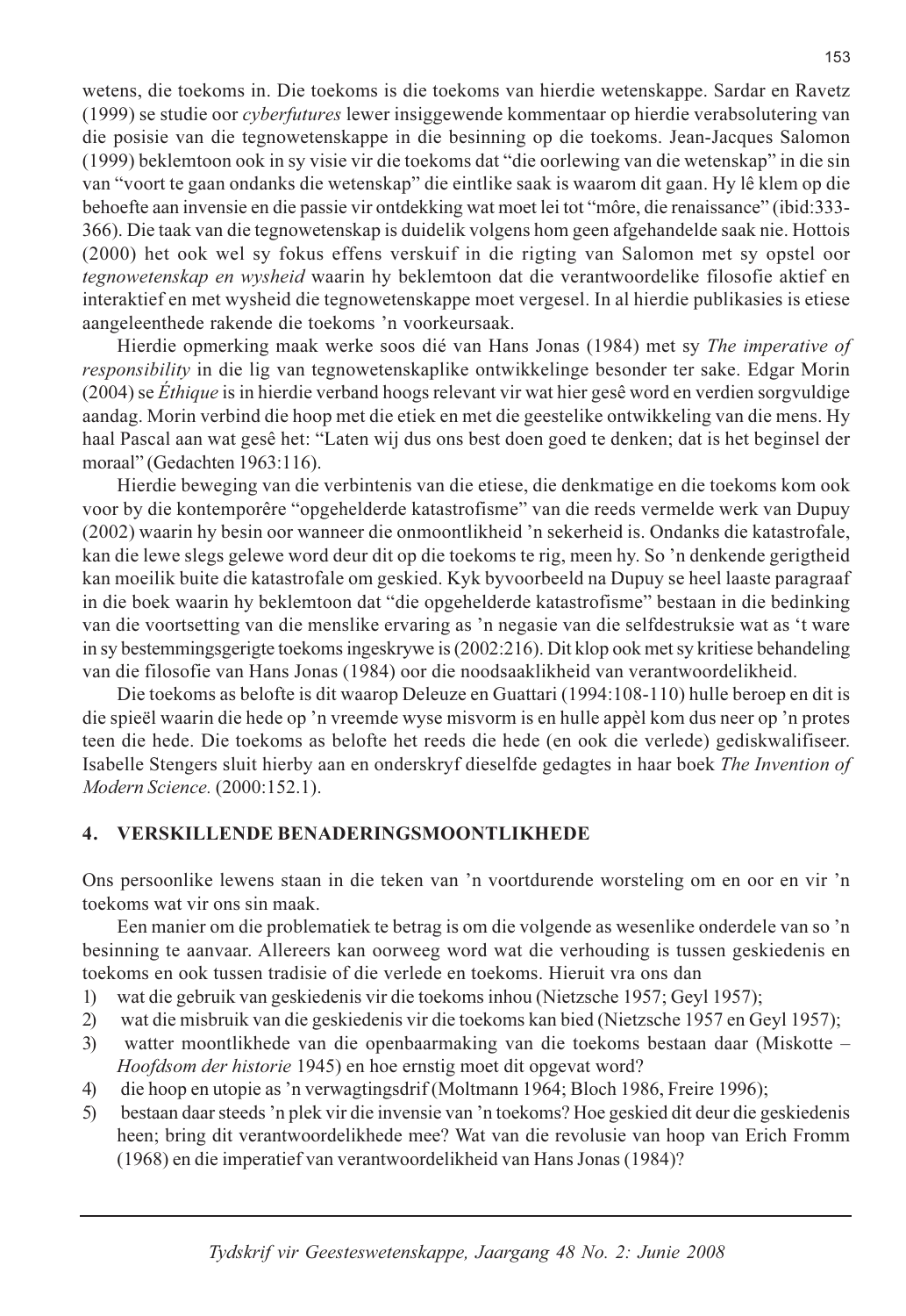Die vraag moet weer 'n keer gestel word: Kan menslike denke, veral inventiewe denke, iets aan so 'n saak doen? Hierdie vraag moet bevestigend beantwoord word in die lig van die oorsig oor die literatuur. Soos reeds opgemerk is, moet dit 'n denke van 'n bepaalde orde wees. Wat behoort die fokuspunte van hierdie denke te wees? Inligting, lewe en taal lyk na die mees dringende sake vir refleksie in hierdie verband en veral dan hoe denke hiermee behoort om te gaan. Die belangrikheid hiervan kom na vore uit elke bron van die literatuur waarna kortliks verwys is.

Wanneer die besinning oor die toekoms plaasvind, is twee sake belangrik: die toekoms van mense moet denkend uitgewerk word. Hier speel noëtiek, verbeelding, fantasie en rede 'n rol, asook ander dinge – saam georkestreer konstitueer dit die vermoë tot invensie en kan slegs denkend uitgewerk word met behulp van inligting wat beskikbaar is. Hierdie inligting het kennis as voedingsbron, maar dit is te veel, daar is 'n oormag (ontploffing!? sê baie mense), sodat ons moet uitkom by inligting wat sin maak en betekenis het en nie inligting sonder meer nie. Dit op sigself is 'n enorme opdrag – die invensie en konfigurasie van betekenisvolle inligting in ons tyd bied hierdie uitdaging. 'n Mens kan byvoorbeeld kyk hoe iemand soos Bernard Tschumi (1990; 1998) op hierdie uitdaging antwoord. Hy moedig kulturele invensies aan. Sy argitekplanne toon die struktuur van verhoudinge wat invensies produseer. Dit sluit sekerlik menseverhoudinge in. Invensies is geneig om na vore te kom wanneer onverwante areas, idees en vorme op onverwagse maniere saamkom. Dit behels die uitmekaarhaal van konvensies deur die gebruik van begrippe uit allerlei velde en wat dan enige bepaalde veld met sy buitekant in verband bring. Hy ontwrig doelbewus die koherensie en selfversekerde stabiliteit van 'n komposisie en bevorder onstabiliteit en programmatiese waansin, want waansin en sin, so meen hy, konstitueer gesamentlik inventiewe moontlikhede.

Betekenisvolle inligting, in hierdie lig, gee hoop vir die toekoms of open 'n toekoms van en vol hoop. Dit ontsluit as 't ware die pad wat voor op ons wag. Hiervoor moet ons aanvullend kyk na die krag van inventiwiteit met omvattende denke as moontlik die grootste voorwaarde. Hiermee saam kan die begrip sorg van Heidegger, soos die begrippe eros en waarheid van Foucault en Lacan, moontlik 'n ander toekoms open as een van vertwyfeling, sinisme, nihilisme en wanhoop. Hierdie kwaliteite moet ons invensie inspireer en dirigeer. Inventiewe denke en die konfigurasie van betekenisvolle inligting maak die pad oop waarop ons met vertroue, al is dit nooit met waarborge en sonder aarseling nie, moet en kan wandel. Hierdie twee sake (denke en inligting) asook die plek en rol van taal moet ons help om die pad vorentoe vrymoedig en al inventerend te loop.

### 5. INVENTIEWE DENKE

Invensie is nie 'n vreemde begrip nie en ook nie om dit met denke te verbind nie. In die diskussies oor Moltmann se teologie van hoop het De Jong (1968:33) die opmerking gemaak dat "hoop aan die denke die moontlikheid van inventiwiteit verleen." Stiegler se proefskrif oor die "Tegniek en tyd: die fout van Epimetheus", waarin hy "die invensie van die mens" in tegniese perspektief ontwikkel, asook Derrida se "invensie van die ander", lê baie klem op hierdie term. Stengers (1997; 2000) se twee boeke oor invensie in verband met die wetenskappe is ewe relevant. Hierby kan gevoeg word dat invensie 'n sosiale handeling is (LeFevre 1987) en volgens Michel Serres in sy gesprekke met Bruno Latour (Serres/Latour 1995) is inventiwiteit eintlik van sentrale belang in besinninge oor wetenskap, kultuur en tyd. Waarom is invensie dan belangriker as, of word dit verkies bo, uitvind en vindingryk. Die woorde uitvind en vindingryk is byna soos die woord "akademies" verskraal tot die minimum van betekenis. Met die gebruik van invensie wil ek graag die maksimum probeer sê, hoe moeilik dit ook al mag wees, waartoe ek dink menslike denke in staat is of behoort te wees.

Ek was nog altyd gefassineer deur Heidegger se onderskeid tussen twee tipes denke: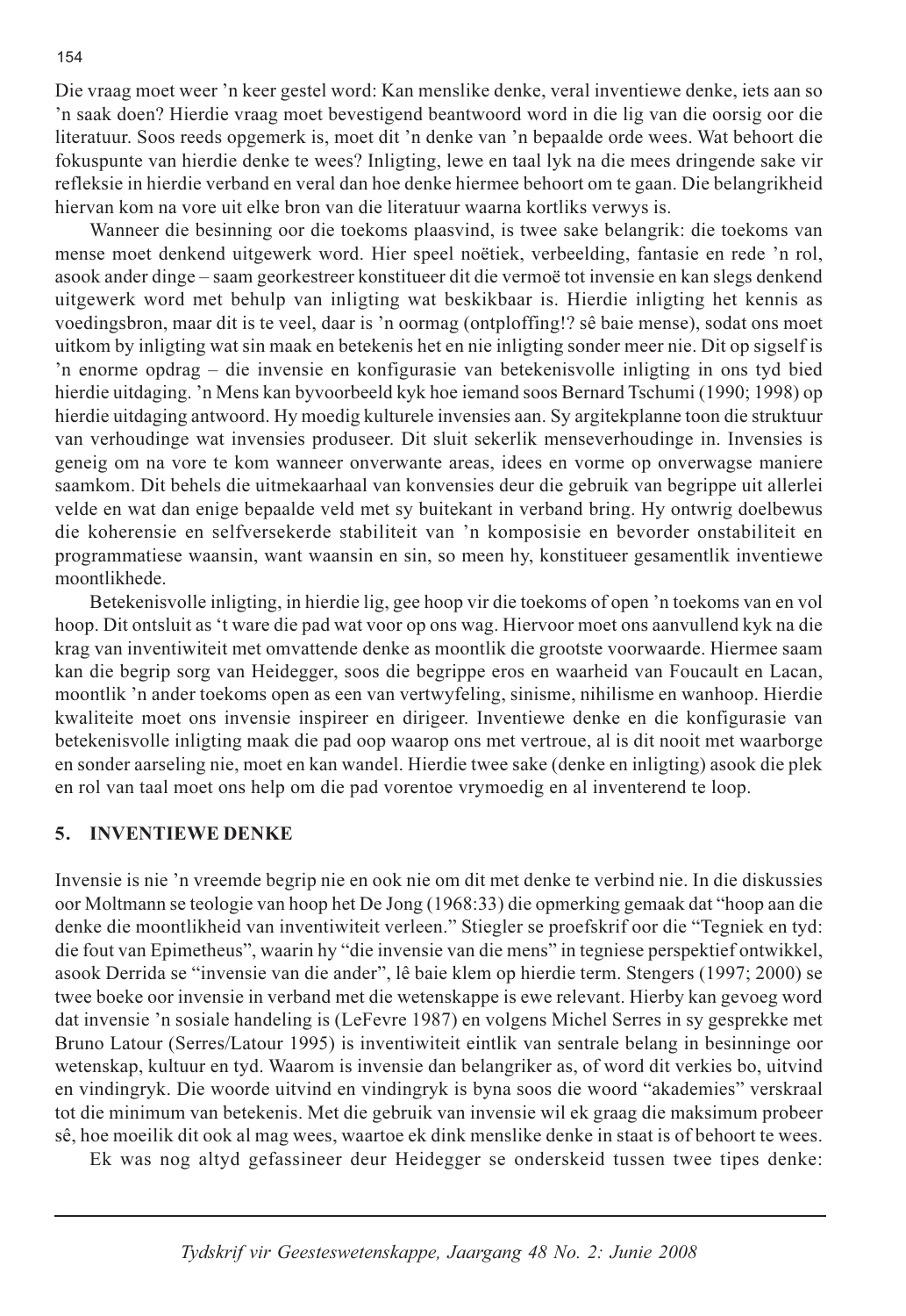berekenende of voorstellende denke en mediterende of kontemplatiewe denke. Hierdie fassinering het gegroei soos ek in my leeswerk oor jare dieselfde onderskeidinge by verskeie ander denkers (nie noodwendig filosowe nie) teëgekom het. Hans Jonas (spekulatiewe en aggressiewe intellek), Erich Fromm (rede en intelligensie), Joseph Weizenbaum (oordeel en berekening), Gernot Wersig (aesthesis en berekening of calculus), en ook Gilles Deleuze (waardegedrewe denke en dogmatiese denke). Ek het probeer om die eerste kolom so betekenisvol moontlik te verstaan. Heidegger (1972:55-73) se oproep daartoe dat ons die nadenke wakker moet hou, lê spesifieke klem hierop en is 'n blywende inspirasie. Ons almal behoef steeds 'n opvoeding in die denke, want daar is 'n denke aan die ander kant van rasionaliteit en irrasionaliteit. 'n denke wat meer sober is as die onweerstaanbare wedloop van al die rasionaliseringe en die meevoerende karakter van kubernetika. Die vraag is: Word die werklikheid, dit wat is, uitgeput deur die demonstreerbare? Miskien is die vassteek voor die demonstreerbare, asof dit voldoende is, juis 'n simptoom van iets anders, van uitgeputte denke, van denke wat te moeg is om verder te dink. Vaardigheidsgebrek, eerder as denkgebrek, word deur hierdie moeë denke as die eintlike nood van ons tyd geïdentifiseer. Die demonstreerbare is egter te dig om 'n toekoms daarin te laat ontplooi.

Wat beteken opgevoedheid in die denke dan? Heidegger beroep hom op Aristoteles wat skrywe: "It is uneducated not to have an eye for when it is necessary to look for a proof, and when this is not necessary". Paulus het al gevra dat die dinge waar dit op aankom onderskei moet word. Jacques Lacan vra van die pasiënt, met die oog op behoorlike terapie, dat "die dinge wat saakmaak raakgesien moet word". George Steiner beklemtoon 'n soortgelyke gedagte al vertolk hy dit meer teen 'n ideologiese agtergrond. Stengers wil ook dat die essensiële van die anekdotiese geskei moet word. Hierdie vermoë weerspieël 'n opgevoedheid in die denke. Dit is egter nog nie duidelik op watter wyse dit wat geen bewys vra wel vir die denke toeganklik moet word nie. Gebeur dit deur bemiddelende dialektiek of deur oorspronklike intuïsie of nie deur een van die twee nie. Slegs die heel eiesoortige kwaliteit van dit wat bo alles anders aanspraak maak om deur ons bedink te word, kan ons in hierdie besluit help. Dan moet ons egter kan luister! Lê die antwoord miskien in gefundeerde onverborgenheid, in denke as die opening? Lê die naam van die taak van die denke miskien in "openheid en teenwoordigheid" eerder as in "syn en tyd"? Waar kom die openheid vandaan en hoe word dit gegee? Miskien is die taak van die denke juis om die saak van die denke te bedink. Moontlik besef ons nie meer die asemrowende vermoëns van die denke nie. Die afwesigheid van hierdie besef en wat dit werklik behels, maak dit baie maklik om menslike denke na masjiene te sekondeer wat dit dan sogenaamd beter kan doen. Hiervoor moet die denke of nadenke wakker gehou word, moet daar 'n verbintenis en verpligting tot denke wees, veral tot denke as onverborgenheid, as opening, ook in die rigting van 'n toekoms.

Hierdie denke as openheid maak inventiwiteit tot moontlikheid. Die ideaal vir die opvoeding tot denke wat hier ter sprake is, kan in 'n samevatting wat iemand van Michel Serres se filosofie van die opvoeding gegee het, soos vervat en uitgewerk in sy The troubadour of knowledge (1997), soos volg verwoord word: "The all-encompassing formation of human thought as invention; and vice versa, inventive creativity as the only creativity worth of cognitive thought." (Assad 1999:128). Serres is ondubbelsinnig uitgesproke oor invensie as die kulminasie van denke. Steiner (2001:278) wys daarop dat "invensie, volgens Alexander Pope, die hoogste menslike kapasiteit verteenwoordig en dat dit 'n naby-goddelike attribuut is."

#### **TAAL EN INVENSIE** 6.

Hierdie soort denke het taal nodig. Om goed te kan dink, het ons baie woorde nodig. Taal moet dan verstaan word in sy volheid en nie in sy gebrekkigheid as stukkie gereedskap nie, so min as wat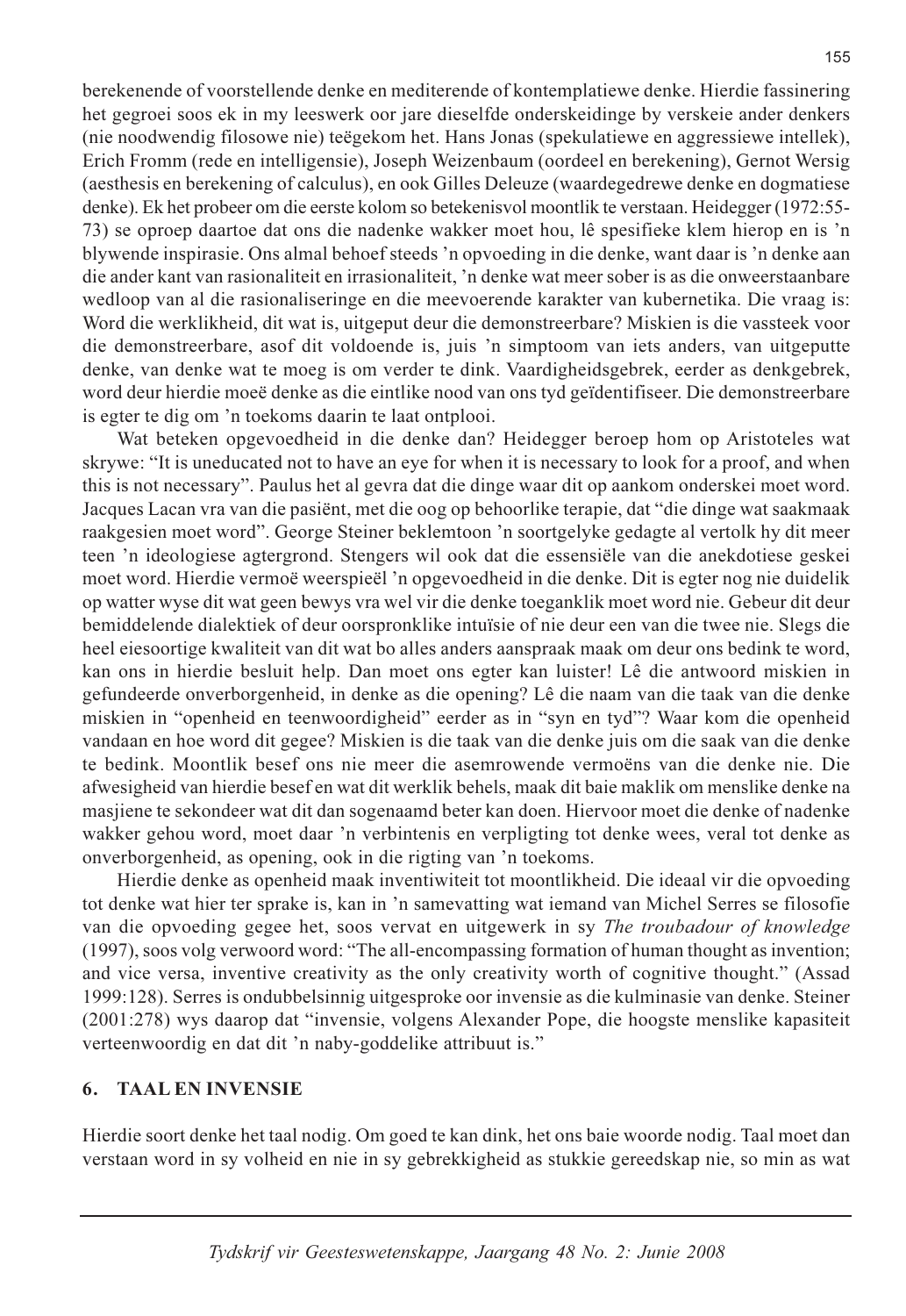denke bloot gereedskapmatig verduidelik kan word. Die meganisering (Dupuy 2000), die instrumentalisering (Fukuyama 2003), die industrialisering (Stiegler 1998) van die gees of van menslike spiritualiteit, wat ons eintlik maar by dié van taal en denke uitbring, laat ons ly aan uitgeputte denke waarvan ons waarskynlik almal meesal die prooi is. Dit is hierdie uitgeputte denke wat besig is om mense die prooi te laat word van masjiene en laat aandring daarop dat masjiene mense behoort te vervang en dan word die eindpunt, die vervolmaking selfs, van die evolusieproses gesien in die onsterflike en vleklose masjien – "the age of spiritual machines" waarvan Kurzweil (1999) skrywe – die eeu waarin menslike bewussyn afgelaai word in die masjien en waardeur die masjien die voortreflikheid van die mens boonop by verre gaan oorskry.

Toekomsoriëntering is 'n oriëntering in en deur taal. Net mense kan dit vermag. Steiner (2001) vestig die aandag op die toekomende tyd en die dinamiese en eksplorerende betekenis daarvan. Slegs mense ken die toekomende tyd. Hy skrywe:

The future tense, the ability to discuss possible events on the day after one's funeral or in stellar space a million years hence, looks to be specific to *homo sapiens*. As does the use of subjunctive and of counter-factual modes which are themselves kindred, as it were, to future tenses. It is only man, so far as we can conceive, who has the means of altering his world by resort to "if"-clauses, who can generate sentences such as: 'If Caesar had not gone to the Capitol that day'. It seems to me that this fantastic, formally incommensurable 'grammatology' of verb futures, of subjunctives and optatives, proved indispensable to the survival, to the evolution of the 'language animal' confronted, as we were and are, by the scandal, by the incomprehensibility of individual death. There is an actual sense in which every human use of the future tense of the verb 'to be' is a negation, however limited, of mortality. Even as every use of an 'if'-sentence tells of a refusal of the brute inevitability, of the despotism of the fact. 'Shall', 'will', and 'if', circling in intricate fields of semantic force around a hidden centre or nucleus of potentiality, are the passwords to hope. (Steiner 2001:5)

Die gebruik van die "futurum perfectum" word dikwels deur sowel Derrida as Lacan beklemtoon en kan dus bygevoeg word by hierdie opmerkings van Steiner. Hier is 'n enkele voorbeeld van Derrida: "We will have to have invented, or we will have to have found something new in ...." ... in inligting kunde, in filosofie, in watter vakgebied ook al. "We will have to have announced some news, but also we will have to have archived it" (Derrida 1996:9).

Ricoeur se omvattende projek oor tyd en narratief was presies om die "inventiewe mag van taal" te ondersoek (Ricoeur 1991: 463), maar nog veel meer: dit was die fokus van sy hele filosofieprojek. Hy skrywe:

My philosophical project is to show how human language is inventive despite the objective limits and codes which govern it, to reveal the diversity and potentiality of language which the erosion of everyday, conditioned by technocratic and political interests, never ceases to obscure. (Ricoeur 1991:465)

'n Mens kan sekerlik hier ook die eroderende rol van die wetenskaplike in die algemeen, die bestuursmatige en ook die markverwante belange byvoeg as sodanige verduisteringe van die potensiaal van taal. Aanvullend hiertoe is sy opvattinge oor "poësie en moontlikheid" ewe relevant (Ricoeur 1991:449-462). Dit is die taak van poësie om woorde soveel te laat sê as wat dit moontlik kan sê en nie so min as moontlik nie. Dit, naamlik om so min as moontlik te sê, is presies wat gebeur in gewone taal, in onderrigtaal, in wetenskaptaal, in die taal van tegniek. Hierdie instrumentalisering van taal is vir Ricoeur die gevaarlike tendens van ons tyd. 'n Groter bekommernis is dat 'n deel van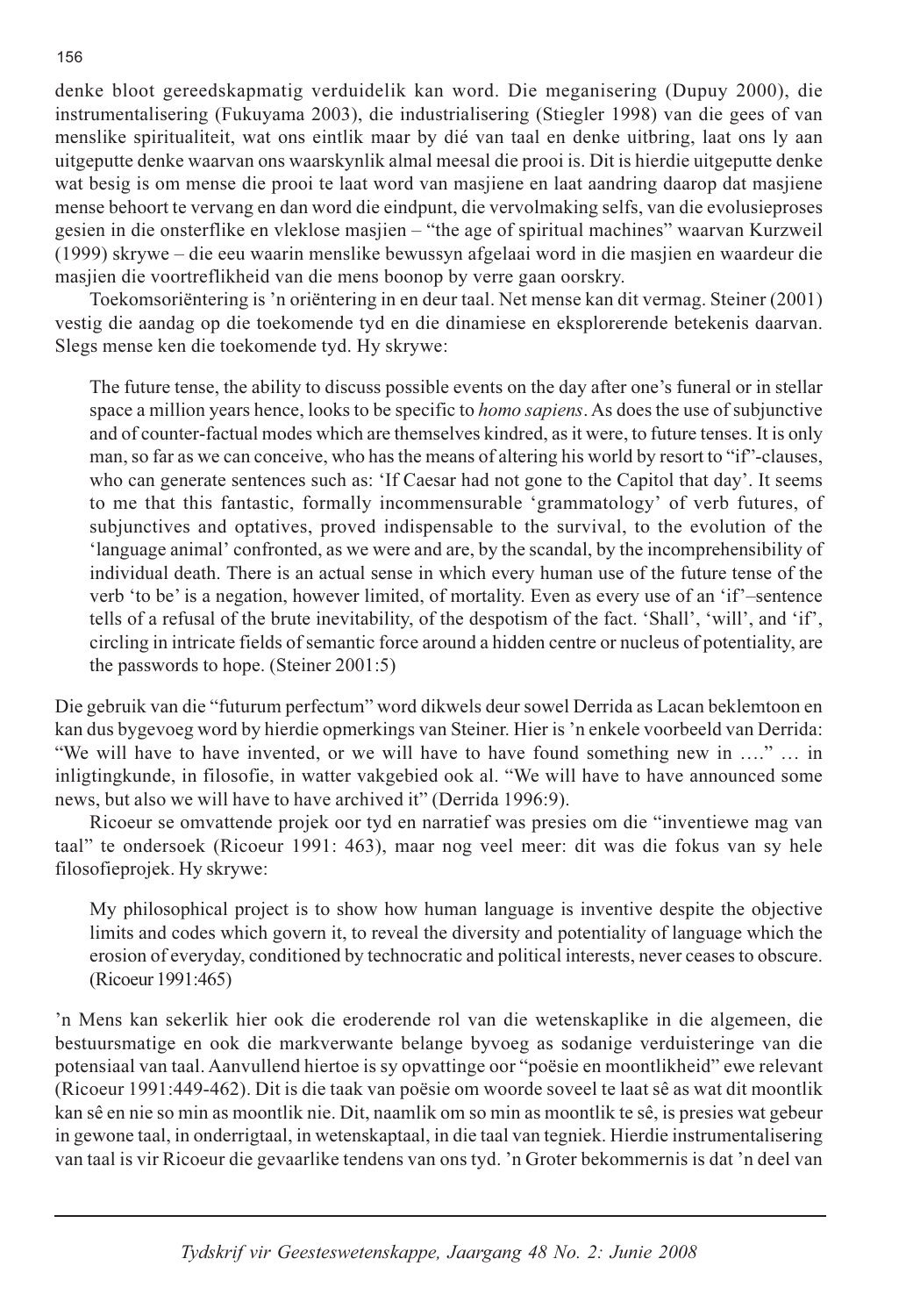die filosofie slegs hierop konsentreer, terwyl hy hierteenoor die verantwoordelikheid van die filosofie van taal soos volg skets:

... to preserve the varieties of the uses of language and the polarities between these different kinds of language, ranging from science through political and practical language and ordinary language, let us say, and poetry. And ordinary language, mediating between poetry, on the one hand, and scientific language, on the other hand. (Ricoeur 1991: 48)

In 'n opvolgartikel sal die onderwaardering en stroping van taal, wat nie alleen die moontlike invensie van die toekoms versluier nie, maar ons ook in doodloopstrate indwing, saam met die belangrikheid van die konfigurasie van betekenisvolle inligting vir sodanige invensies, bespreek word ?

### **BIBLIOGRAFIE**

- Assad, ML. 1999. Reading with Michel Serres: an encounter with time. Albany: SUNY Press.
- Bachelard, G. 1971. The poetics of reverie: childhood, language and the cosmos. Boston: Beacon Press.
- Blanchot, M. 1993. The infinite conversation. Minneapolis: The University of Minnesota Press.
- Bloch, E. 1986. The principle of hope. Cambridge (Ma): The MIT Press.
- Bourdieu, P. 1996. Understanding. Theory, culture and society, 13(2):17-37.
- Bourdieu, P. 2001. Science de la science et réflexivité. Paris: Éditions Raisons d'agir.
- De Beer, C.S. 1984. Tegniek, denke en toekoms. RSA 2000, 6:1-12.
- De Jong, J.M. 1968. Theologie van de hoop, in *Discussie over theologie van de hoop*, onder redaksie van WD Marsch.Utrecht: Amboboeken.
- Deleuze, G. & Guattari, F. 1994. What is philosophy? London: Verso.
- Derrida, J. 1987. Psyché: inventions de l'autre. Paris: Galilée.
- Derrida, J. 1995. Points ... Interviews, 1974 1994. Stanford: Stanford University Press.
- Derrida, J. 1996. Archive fever: a Freudian impression. Chicago: Chicago University Press.
- Derrida, J. 2005. Les yeux de la langue. Paris: L'Herne.
- Dupuy, J-P. 1980. Myths of the informational society, in The myths of information: technology and postindustrial culture, edited by K. Woodward. London: Routledge & Kegan Paul.
- Dupuy, J-P. 2000. The mechanization of the mind: on the origins of cognitive science. Princeton: Princeton University Press.
- Dupuy, J-P. 2002. Pour une catastrophisme éclairé: quand l'impossible est certain. Paris: Seuil.
- Freire, P. 1994. The pedagogy of hope: reliving pedagogy of the oppressed. London: Continuum.
- Freud, S. 1985. Civilisation, society and religion. Harmondsworth: Penguin Books.
- Fromm, E. 1968. The revolution of hope: towards a humanized technology. New York: Harper & Row.
- Fukuyama, F. 2003. Our posthuman future: consequences of the biotechnology revolution. New York: Picador. Geyl, P. 1957. Use and abuse of history. New Haven: Yale University Press.
- Godet, M. 2001. Creating futures: scenario planning as a strategic management tool. London: Economica.
- Godet, M. 2004. Le choc de 2006: démographie, croissance, emploi. Pour une société de projets. Paris: Odile Jacob.
- Gray, CH. 2002. Cyborg citizen: politics in the posthuman age. New York: Routledge.
- Guattari, F. 1995. Chaosmosis: an ethico-aesthetic paradigm. Bloomington: Indiana University Press.
- Hannah, SA. & Harris, MH. 1999. Inventing the future: information services for a new millennium. Stamford: Ablex.
- Hayles, NK. 1999. How we became posthuman: virtual bodies in cybernetics, literature and informatics. Chicago: The University of Chicago Press.
- Hayles, NK. 2005. Computing the human. Theory, culture and society, 22(1):131-151.
- Heidegger, M. 1972. On time and being. New York: Harper & Row.
- Heidegger, M. 1979. Gelatenheid. Amsterdam: Uitgeverij Lannoo.
- Henry, M. 1987. La barbarie. Paris: Grasset.
- Henry, M. 1990. Du communisme au capitalisme: théorie d'une catastrophe. Paris: Odile Jacob
- Hottois, G. 1990. Le paradigme bioéthique: une éthique pour la technoscience. Bruxelles: De Boeck-Wesmael.